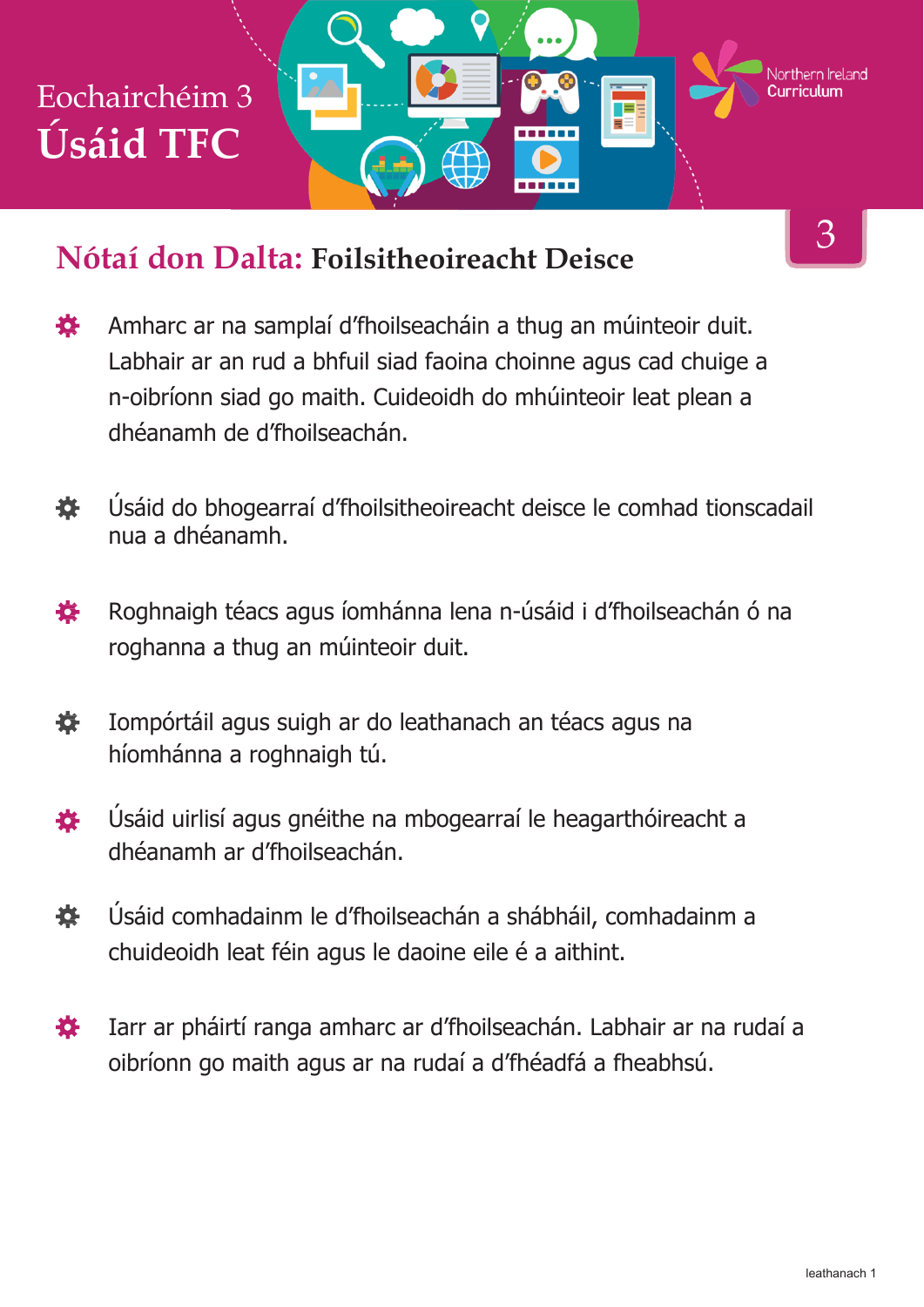#### **Nótaí don Dalta: Foilsitheoireacht Deisce**

- Amharc ar na samplaí d'fhoilseachán a thug an múinteoir duit agus/nó 娄 mol samplaí de do chuid féin. Labhair ar an rud a bhfuil siad faoina choinne agus cad chuige a n-oibríonn siad go maith.
- 養 Cruthaigh plean nó sceitse do d'fhoilseachán, agus an lucht éisteachta agus an cuspóir san áireamh agat.
- Úsáid do phlean mar threoir, roghnaigh íomhánnna agus téacs atá 娄 fóirsteanach do d'fhoilseachán. Do mhúinteoir a chuirfidh na rudaí sin ar fáil nó gheobhaidh tú do chuid féin.
- 養 Cuir nó iompórtáil isteach sna bogearraí an téacs agus na híomhánna atá tú ag dul a úsáid. Coinnigh cuimhne téacsbhoscaí ar leith a úsáid, nuair is cuí.
- 娄 Suigh an téacs agus na híomhánna san áit ar mhaith leat iad. Úsáid uirlisí agus gnéithe na mbogearraí le heagarthóireacht a dhéanamh ar d'fhoilseachán agus é a choigeartú. Cinntigh go bhfuil an téacs agus na híomhánna soiléir agus furasta a léamh. Cuir san áireamh an lucht éisteachta agus an cuspóir atá ag d'fhoilseachán.
- Úsáid comhadainm le d'fhoilseachán a shábháil, comhadainm a 各 chuideoidh leat féin agus le daoine eile é a aithint.
- Iarr ar pháirtí ranga amharc ar d'fhoilseachán críochnaithe. Labhair ar 苍 na rudaí a oibríonn go maith agus ar na rudaí a d'fhéadfá a fheabhsú.

4

Northern Ireland

Ŧ

an ba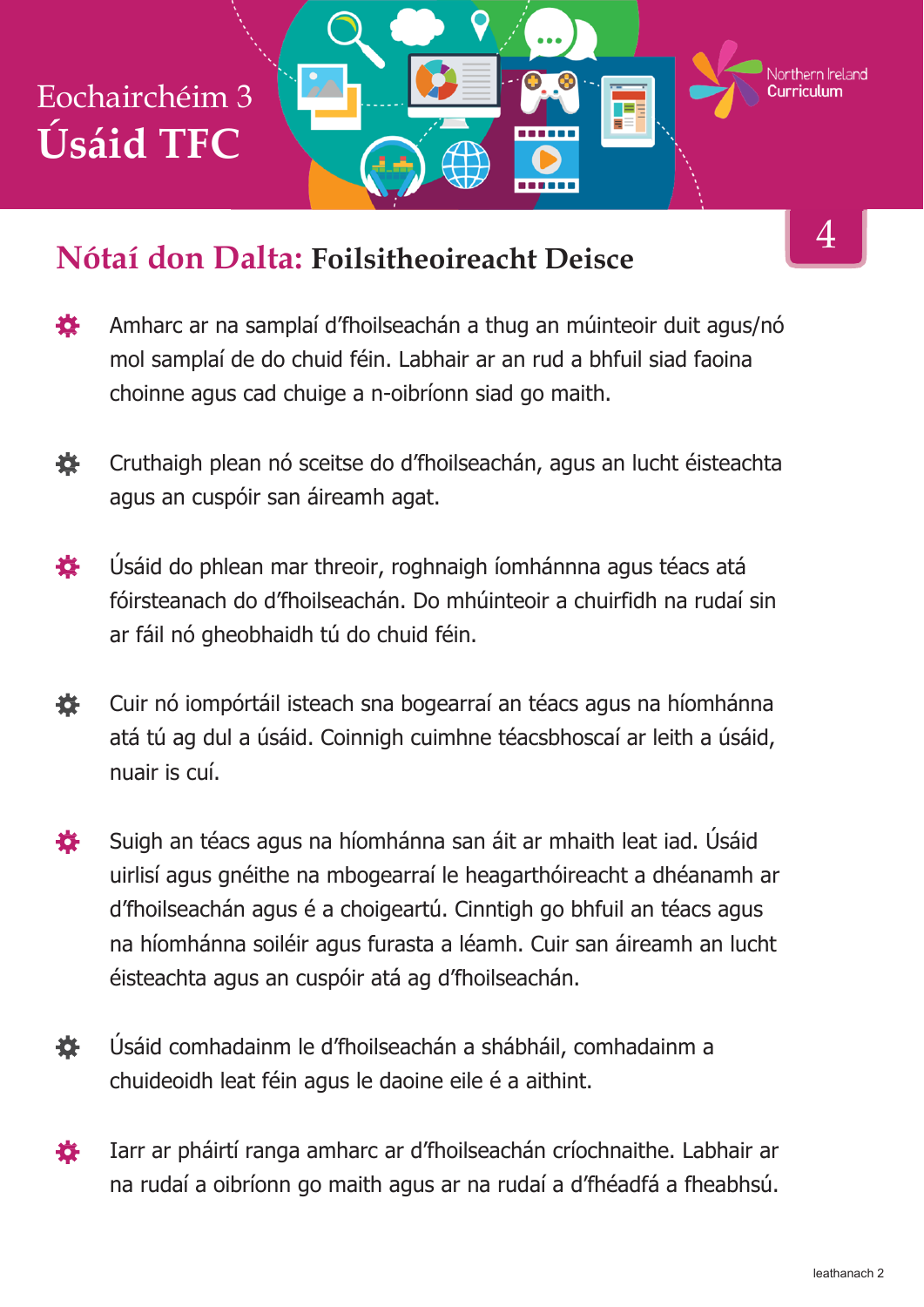#### **Nótaí don Dalta: Foilsitheoireacht Deisce**

- 養 Faigh samplaí d'fhoilseacháin atá ábhartha don tionscadal agat agus déan athbhreithniú orthu. Sainaithin na príomhthréithe a dhéanann éifeachtach iad. Déan nóta den taighde seo i do dhialann tionscadail.
- 寮 Cruthaigh plean do d'fhoilseachán ina bhfuil an rud atá tú a dhéanamh, cé dó a bhfuil sé agus an rud ba mhaith leat a fheicfidh siad agus a smaoineoidh siad nuair a amharcfaidh siad ar do chuid oibre.
- Smaoinigh ar an lucht éisteachta agus ar an chuspóir i rith an ama le linn duit bheith 娄 ag pleanáil d'fhoilseacháin agus ag déanamh eagarthóireachta air.
- 養 Bunaithe ar do phlean, faigh nó cruthaigh téacs nó íomhánna, léirithe nó léaráidí ar bith atá tú ag brath a úsáid. Iompórtáil na sócmhainní seo uilig isteach sna bogearraí.
- ₩. Suigh na sócmhainní uilig atá de dhíth ort don fhoilseachán agat agus bain triail as gnéithe agus as uirlisí na mbogearraí leis an éifeacht a chruthú atá tú a iarraidh.
- 飬 Déan athbhreithniú ar d'fhoilseachán le páirtí ranga agus seiceáil an bhfuil gach rud mar a bhí beartaithe agat. Déan athruithe ar bith a chuirfidh feabhas ar d'fhoilseachán.
- 養 Úsáid comhadainm cuí le d'fhoilseachán a shábháil. Easpórtáil i bhformáid fhóirsteanach é a mbeidh daoine eile ábalta breathnú air nó úsáid a bhaint as.
- Déan tagairt do do chuid nótaí taighde i do dhialann tionscadail. Déan nóta de dhá 娄 phríomhghné ar a laghad a fhágann go bhfuil d'fhoilseachán éifeachtach don lucht éisteachta agus don chuspóir dá ndearnadh é.
- Smaoinigh ar na gnéithe nó ar na tréithe i d'fhoilseachán a gcuirfeá feabhas orthu dá 娄 mbeifeá ag dearadh an táirge arís. Déan taifead de do chuid smaointe i do dhialann tionscadail.
- Glac gabháil scáileáin de do chomhad, oscail é sna bogearraí a d'úsáid tú lena chruthú 娄 (formáid chomhad dúchais). Cuir sin ag deireadh do dhialainne tionscadail.

5

Northern Ireland

TE.

------